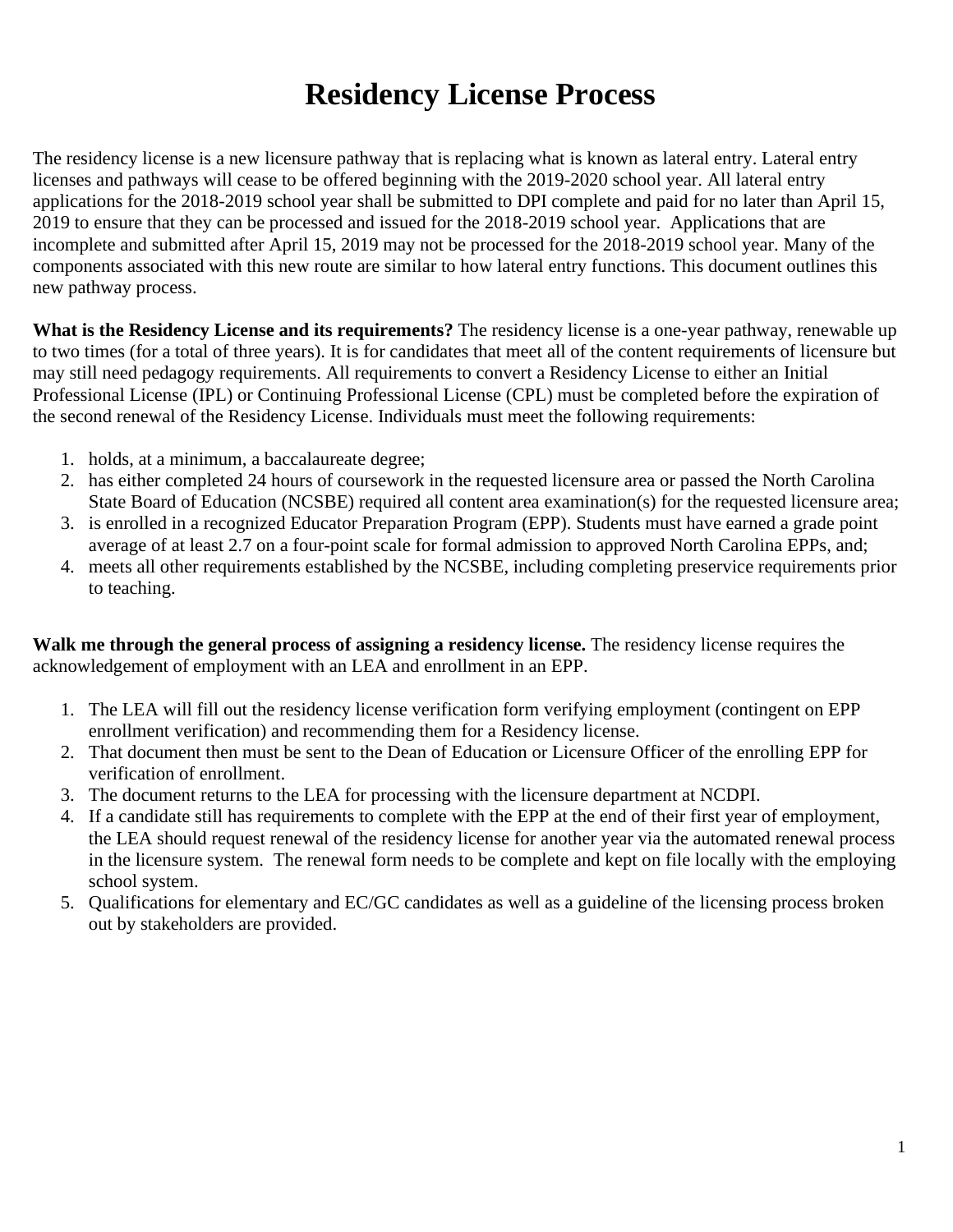#### **Some 'what ifs'**

- What if I hire a candidate in the middle of a semester or two days before school starts? If a candidate gets hired at a time of the year that does not allow enough time for them to enroll in an EPP, the LEA can request an emergency license or a permit to teach for one year. This will allow the candidate one year to establish enrollment in an EPP and they can move to the residency license at that time.
- What if the candidate moves to a different LEA? The license requires LEA employment and EPP enrollment. A change of LEA would not nullify the residency license so long as the candidate maintains employment
- What if the candidate moves to a different EPP? So long as the candidate maintains a relationship with an EPP, the residency license remains intact.
- What if the candidate finishes their plan of study for a clear license before the three year of the residency is completed? The point at which a candidate completes everything they are required to do, they would transition to an initial license if they are in their first three years of teaching experience. If they complete their requirements at the conclusion of their third year, the candidate would transition to a continuing license.
- What if a candidate loses employment or enrollment with an EPP? The residency license would expire at the end of the current school year and the LEA would not request an extension of an additional year via the annual automated processes in the licensure system.

#### **What would be helpful to know?**

From the LEA lens, what would be helpful to know is the various EPP options for residency license programs, particularly in the immediate region of their district. Often, candidates may have little or no understanding of the various programs available to them. This can include online programs and opportunities from non-traditional institutions or even LEAs. A list of all the approved programs in the state, the programs they offer, and points of contact can be found here: [http://www.ncpublicschools.org/epp/rli/.](http://www.ncpublicschools.org/epp/rli/) Building a strong relationship with EPPs that includes supporting student teacher candidates and field experience opportunities can also be an important recruitment tactic.

From the EPP perspective, it is helpful to work with LEAs to build strong memorandums of understanding that clearly establish the expectations and responsibilities of both the EPP and LEA. It is also encouraged for EPP program reporters and leadership to build close working relationships with LEA licensure/HR staff to communicate challenges in the process and collaborate to overcome them.

#### **Who is responsible for checking the incoming GPA?**

EPPs will be responsible for reviewing and approving a candidate's incoming GPA of 2.7. By signing the Residency License Verification Form, this is an indication that the candidate's GPA has been reviewed and approved by the EPP.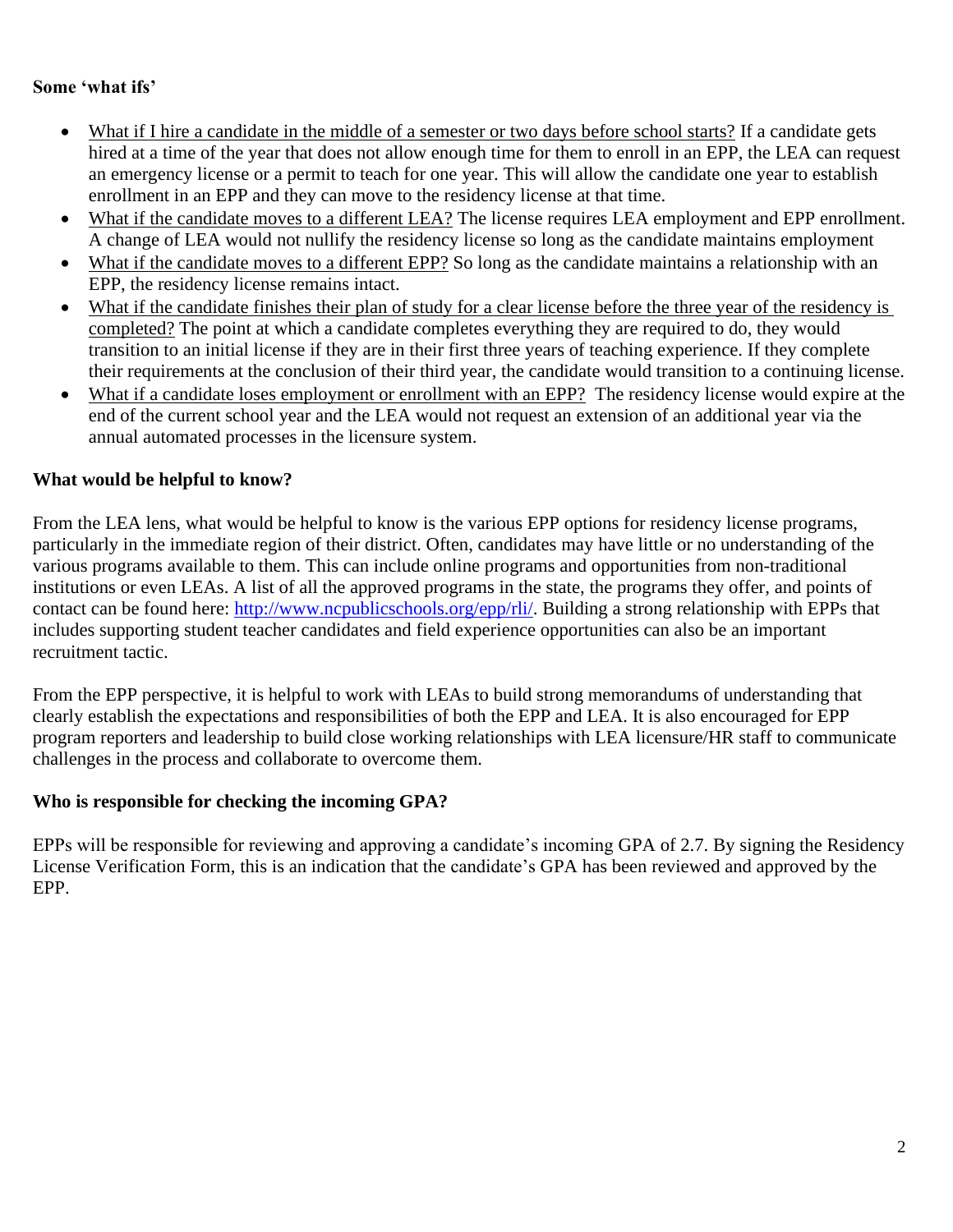### **RESIDENCY LICENSE GUIDE**

Name of Educator \_\_\_\_\_\_\_\_\_\_\_\_\_\_\_\_\_\_\_\_\_\_\_\_\_\_\_\_\_\_\_\_\_\_\_\_\_\_\_\_\_\_\_\_\_\_\_\_\_\_\_\_\_\_\_\_\_\_\_\_\_ Application# /SSN (last four digits) \_\_\_\_\_\_\_\_\_\_\_\_\_\_\_\_\_\_\_\_\_\_\_\_\_\_\_\_\_\_\_\_\_\_\_\_\_\_\_\_\_\_\_\_\_\_\_\_\_ LEA Employed \_\_\_\_\_\_\_\_\_\_\_\_\_\_\_\_\_\_\_\_\_\_\_\_\_\_\_\_\_\_\_\_\_\_\_\_\_\_\_\_\_\_\_\_\_\_\_\_\_\_\_\_\_\_\_\_\_\_\_\_\_\_\_ Education Prep Program (EPP)/IHE \_\_\_\_\_\_\_\_\_\_\_\_\_\_\_\_\_\_\_\_\_\_\_\_\_\_\_\_\_\_\_\_\_\_\_\_\_\_\_\_\_\_\_\_\_\_\_

| <b>Documents</b>                                                                                                                                         | <b>YES</b> | <b>NO</b> | <b>Not</b><br><b>Applicable</b><br>(N/A) | <b>NOTES</b> |
|----------------------------------------------------------------------------------------------------------------------------------------------------------|------------|-----------|------------------------------------------|--------------|
| The employing LEA opens an<br>application (Initial Alternative<br>License) and assist Educator with<br>process.                                          |            |           |                                          |              |
| The Educator completes the<br>application process.                                                                                                       |            |           |                                          |              |
| <b>Completed Residency License</b><br>Form (Form RL)<br><b>NOTE: Must be signed by all</b><br>parties and uploaded in Licensure<br><b>Online System.</b> |            |           |                                          |              |
| Official degree dated transcript(s)                                                                                                                      |            |           |                                          |              |
| <b>Experience Forms (If applicable)</b>                                                                                                                  |            |           |                                          |              |
| <b>Test Vendor Score Report (if</b><br>applicable)                                                                                                       |            |           |                                          |              |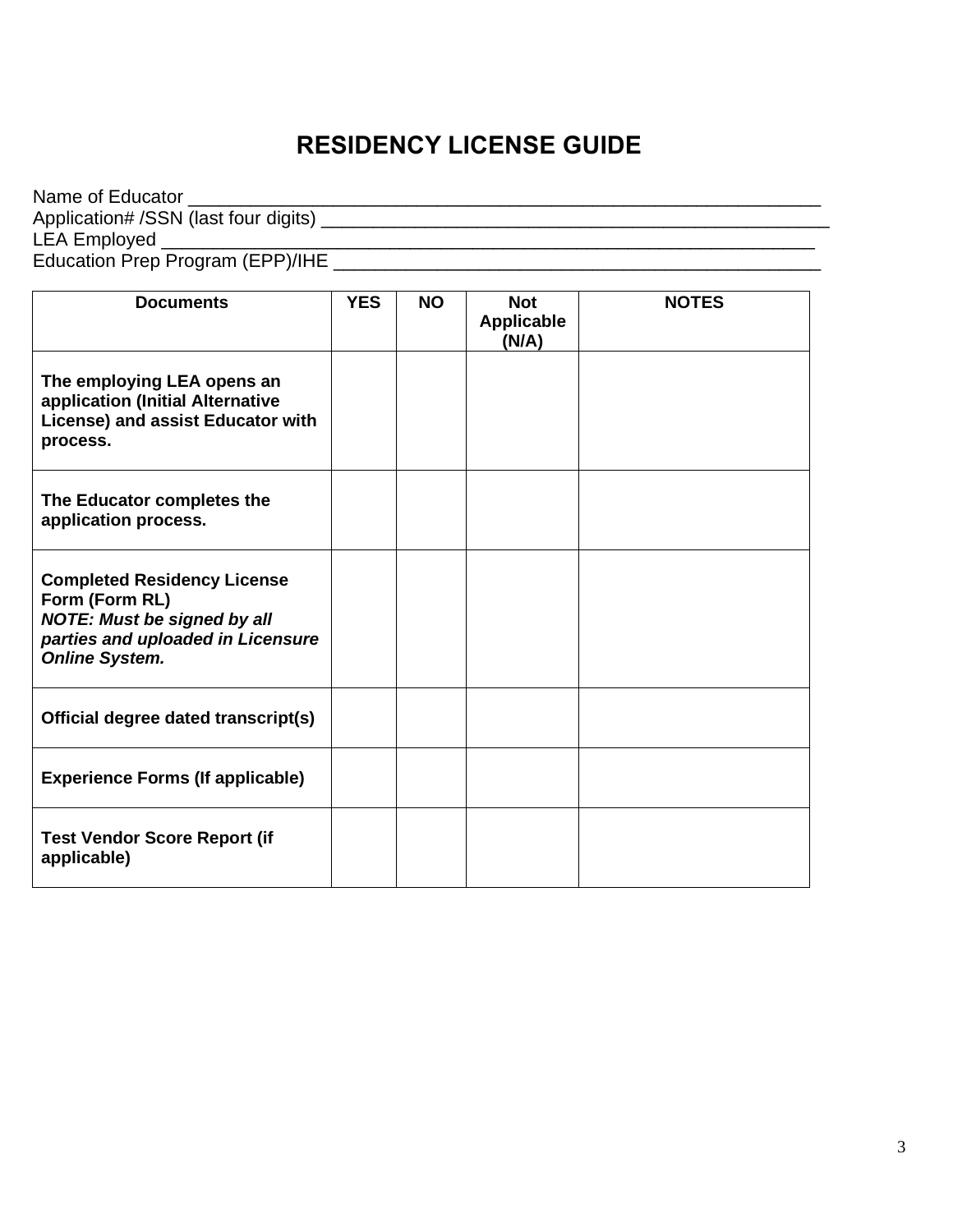# **Residency License Qualifying for Elementary and EC-GC**

*To Qualify for a Residency license in Elementary Education (K-6) and Exceptional Children – General Curriculum (K-12) ONLY based on the options below.*

| Pathway based on Academic Majors for               | Pathway based on Academic Majors for Exceptional |  |  |  |  |  |
|----------------------------------------------------|--------------------------------------------------|--|--|--|--|--|
| <b>Elementary Education</b>                        | Children - General Curriculum (K-12)             |  |  |  |  |  |
| <b>Birth-Kindergarten</b>                          | <b>Birth-Kindergarten</b>                        |  |  |  |  |  |
| <b>Child Development</b>                           | <b>Child Development</b>                         |  |  |  |  |  |
| <b>Early Childhood Education</b>                   | <b>Early Childhood Education</b>                 |  |  |  |  |  |
| <b>Elementary Education</b>                        | <b>English/Language Arts</b>                     |  |  |  |  |  |
| <b>English/Language Arts</b>                       | <b>Family Studies</b>                            |  |  |  |  |  |
| <b>Family Studies</b>                              | <b>Mathematics</b>                               |  |  |  |  |  |
| <b>Mathematics</b>                                 | <b>Psychology</b>                                |  |  |  |  |  |
| Psychology                                         | <b>Reading</b>                                   |  |  |  |  |  |
| <b>Reading</b>                                     | <b>Sciences</b>                                  |  |  |  |  |  |
| <b>Sciences</b>                                    | <b>Social Studies</b>                            |  |  |  |  |  |
| <b>Social Studies</b>                              | Sociology                                        |  |  |  |  |  |
| Sociology                                          | <b>Special Education</b>                         |  |  |  |  |  |
| <b>OR</b>                                          |                                                  |  |  |  |  |  |
| Pathway based on Coursework Equivalent to an       | Pathway based on Coursework Equivalent to an     |  |  |  |  |  |
|                                                    | Academic Major (24 semester hours)               |  |  |  |  |  |
| Academic Major (24 semester hours)                 |                                                  |  |  |  |  |  |
| <b>English/Language Arts</b>                       | <b>English/Language Arts</b>                     |  |  |  |  |  |
| 2-3 content courses                                | 2-3 content courses                              |  |  |  |  |  |
| <b>AND</b>                                         | <b>AND</b>                                       |  |  |  |  |  |
| <b>Mathematics</b>                                 | <b>Mathematics</b>                               |  |  |  |  |  |
| 2-3 content courses                                | 2-3 content courses                              |  |  |  |  |  |
| <b>AND</b>                                         | <b>AND</b>                                       |  |  |  |  |  |
| <b>Social Studies</b>                              | <b>Social Studies</b>                            |  |  |  |  |  |
| 2-3 content courses                                | 2-3 content courses                              |  |  |  |  |  |
| <b>AND</b>                                         | <b>AND</b>                                       |  |  |  |  |  |
| <b>Science</b>                                     | <b>Science</b>                                   |  |  |  |  |  |
| 2-3 content courses                                | 2-3 content courses                              |  |  |  |  |  |
|                                                    | <b>OR</b>                                        |  |  |  |  |  |
| <b>Foundations of Reading (Test #090)</b>          | Praxis ECGC (Test #5543)                         |  |  |  |  |  |
| <b>OR</b><br><b>ALL NCSBE required assessments</b> | <b>OR</b><br>All NCSBE required assessments      |  |  |  |  |  |

**\*Qualifying relevant degrees for Residency may not always be considered directly related for graduate level pay.**

Approved NCDPI procedure 7/31/2019